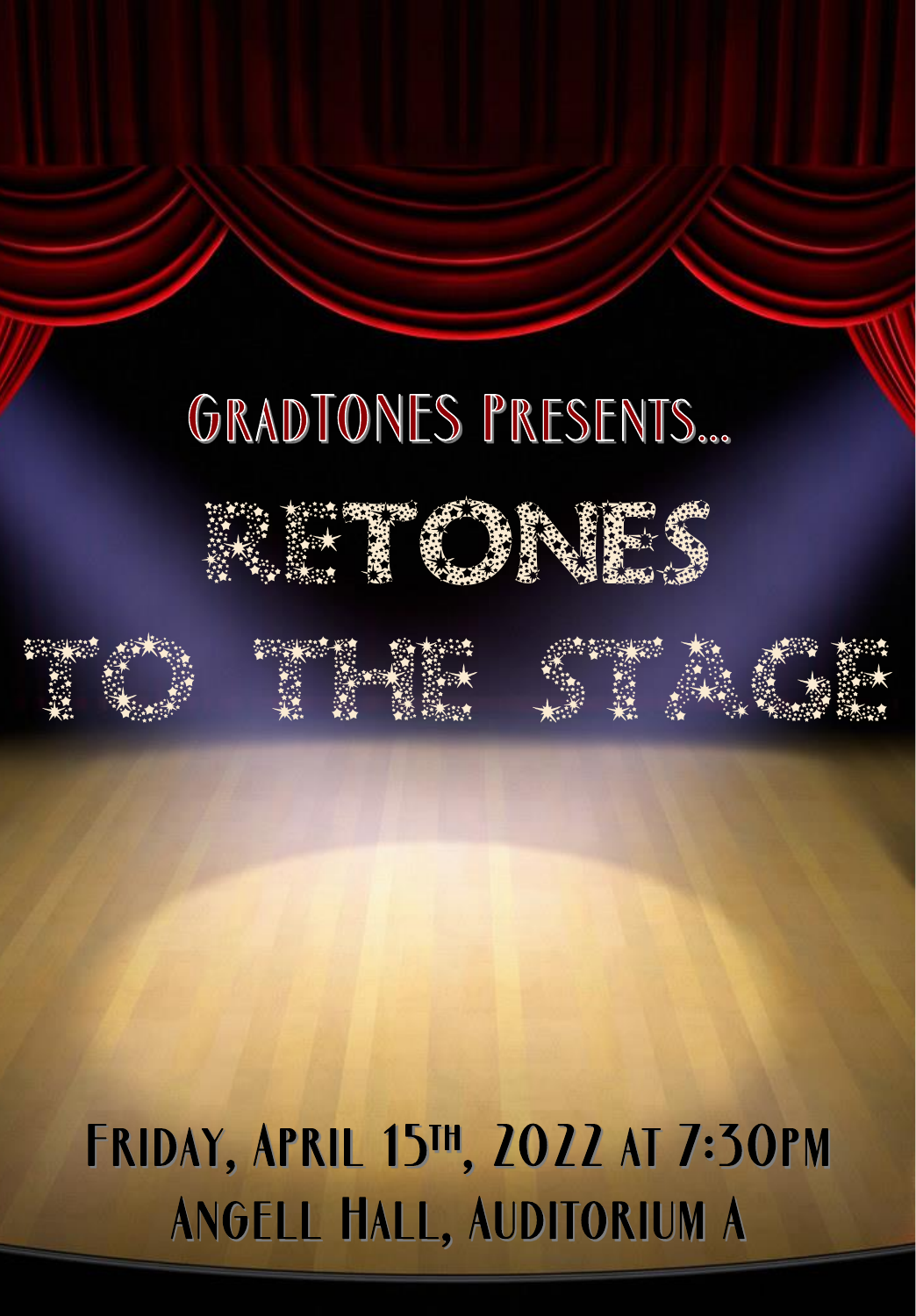After two long years, GradTONES (Troupe of Needlessly Educated Singers) is finally taking the stage once again. Comprised of graduate students from all corners of the University of Michigan, GradTONES meets twice a week to make music together and carve out some much-needed time for work-life balance. We have been working on this repertoire for the past two semesters and are thrilled to finally be able to share it with you all. Enjoy the show!

# **CONCERT PROGRAM**

1. Cane Shuga / The Other Side of Paradise Original artist: Glass Animals Arranged by: Maggie Cochrane Soloists. Shannon Hill, Harrison Ball

### -WELCOME & INTRODUCTIONS-

2. Bad Blood Original artist: Nao Arranged by: Shannon Hill Soloist. Shannon Hill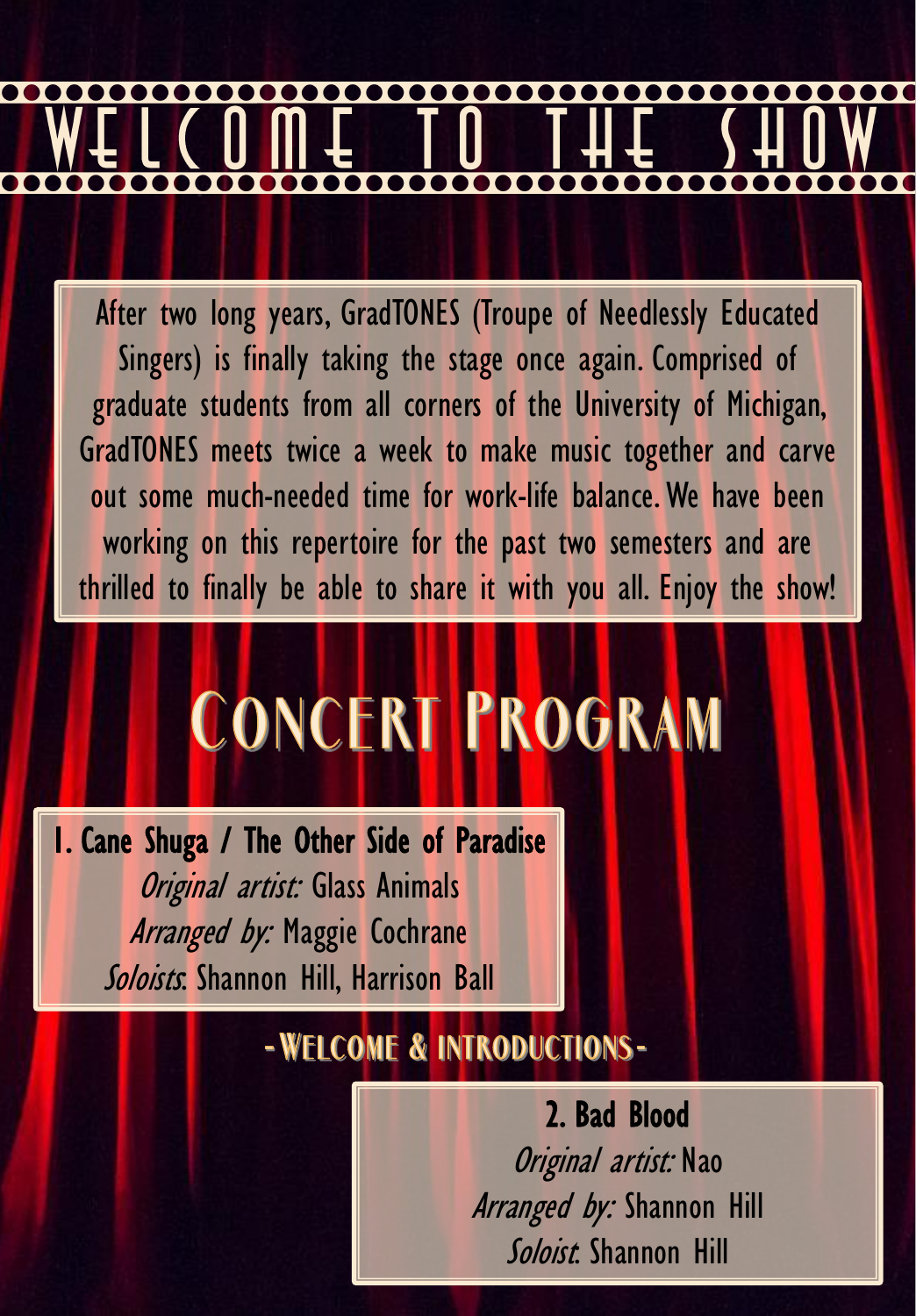3. what doesn't kill me Original artist: Kacey Musgraves Arranged by: Madison Fitzgerald Soloist: Madison Fitzgerald

> 4. good 4 u Original artist: Olivia Rodrigo Arranged by: Maggie Cochrane Soloist: Sarah Probst

### -INTRODUCTIONS CONTINUED-

5. This Love Original artist: Maroon 5 Arranged by: Dylan Klein-Denk Soloist: Kai Chan

> 6. SLOW DANCING IN THE DARK Original artist: Joji Arranged by: Kai Chan Soloist: Colin Garon

### -VOCAL PERCUSSION SOLO-

7. still feel. Original artist: Half Alive Arranged by: Sam Druker & Sabrina Brogen Soloist: Tori Valvo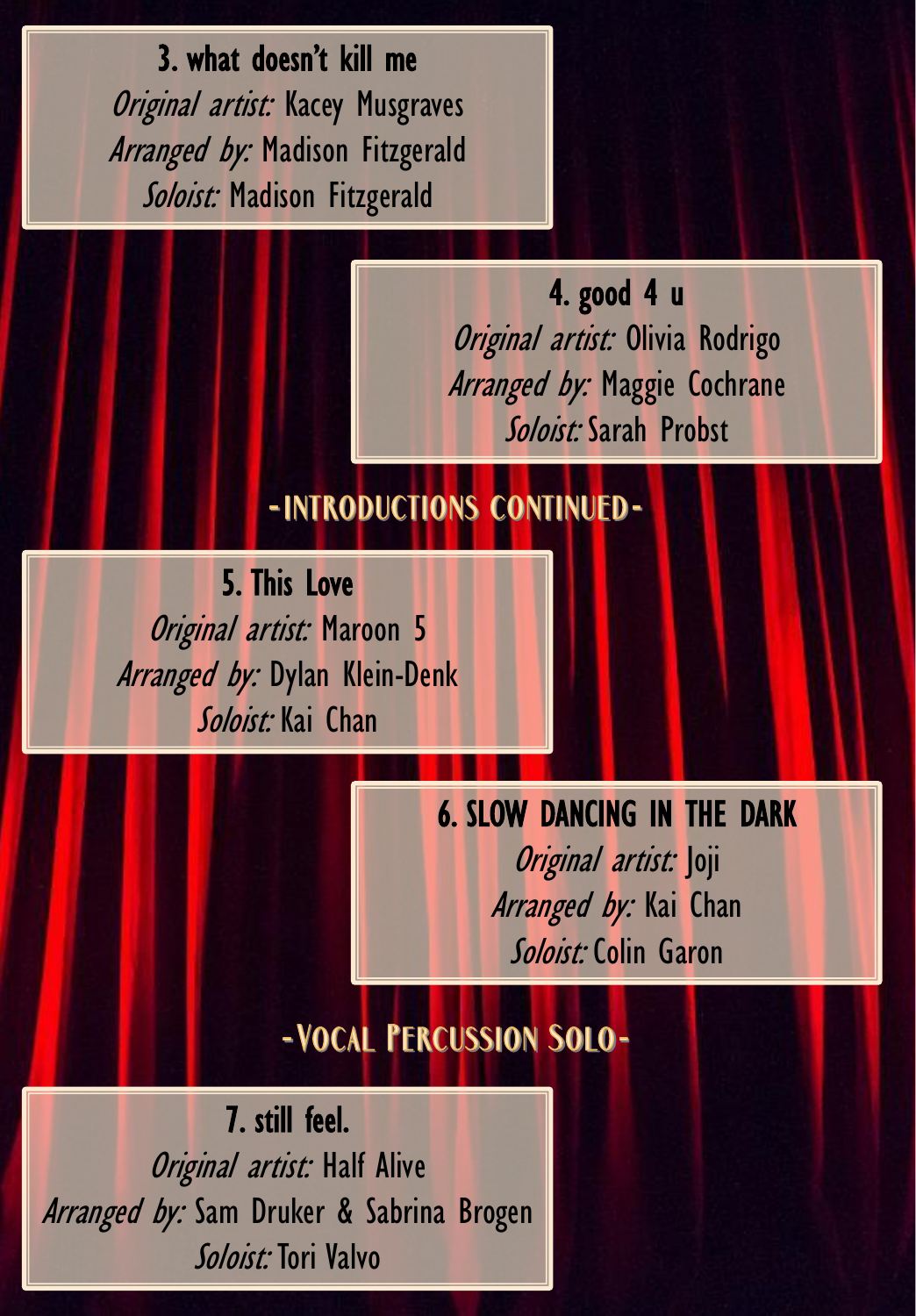

Harrison Ball (he/him) Tenor Program: PhD in Chemical Engineering **Favorite GradTONES Memory: The day Maggie auditioned** [Harrison & Maggie are our official GradTONES couple]

Peter Cattani (he/him) Baritone/Bass Program: Master's in Electrical Engineering Favorite GradTONES Memory: How Sasha becomes completely unfiltered after rehearsal ends





Kai Chan (he/him) Tenor | Co-Music Director Program: Master's in Computer Science Favorite GradTONES Memory: Probably the first rehearsal I went to, when we sang Cane Shuga for the first time. That was the moment I realized "dang this group can actually SING".

### Maggie Cochrane (she/her) Alto/Mezzo Program. Master's in Architecture (alumnus)

**Favorite GradTONES Memory:** The first concert I got to sing in with the Tones, over two years ago! It was such a fun-filled evening, and I'm so excited to be back!

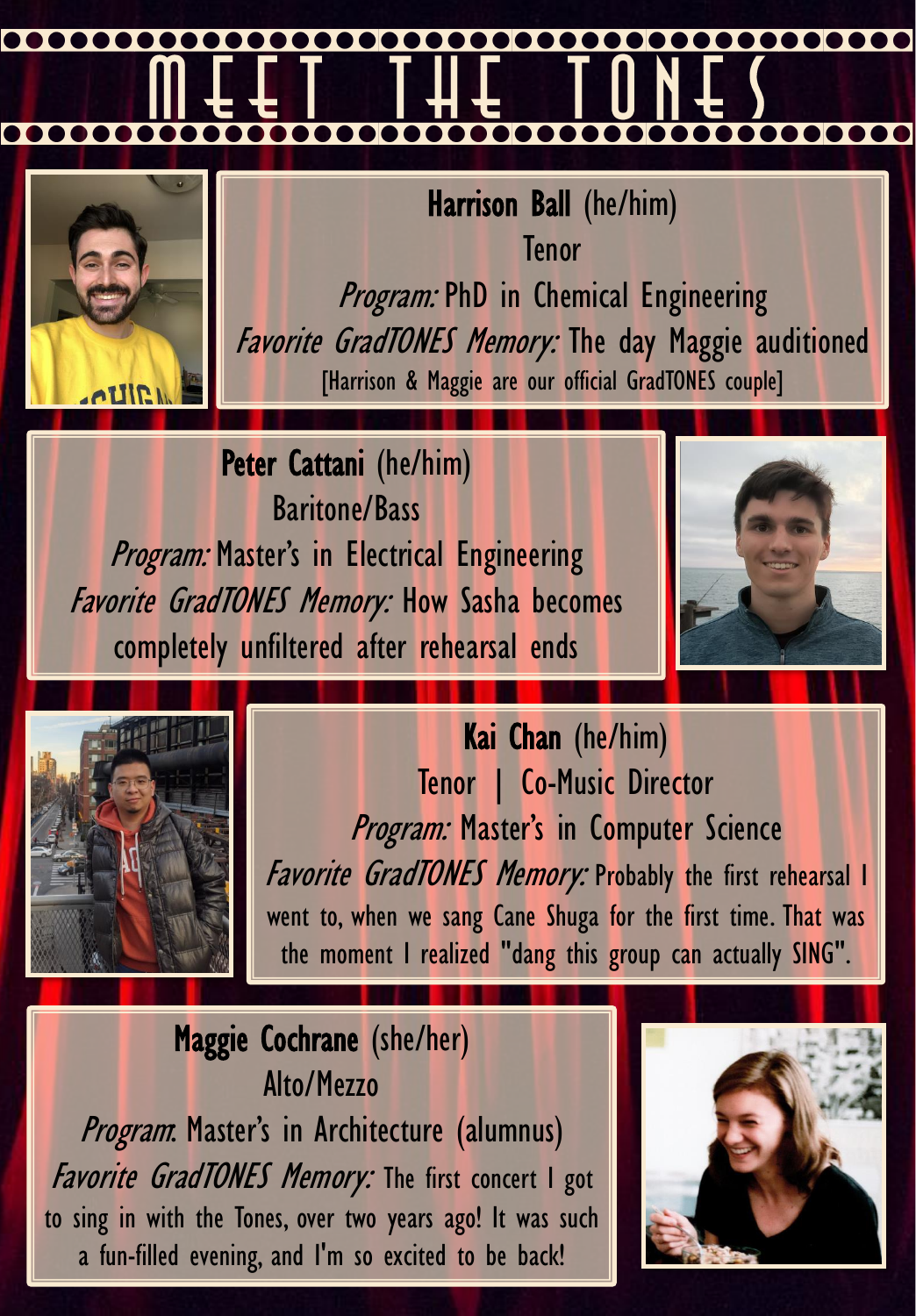

Emma Faulhaber (she/her) Soprano Program: Master's in Robotics Favorite GradTONES Memory: Colin's day-to-day

Madison Fitzgerald (she/her) Alto | Social Chair Program: PhD in Microbiology & Immunology Favorite GradTONES Memory: Going to Bill's in fall 2021 after not seeing people in person for so long!! it was nice to get the gang back together :)





Colin Garon (he/they) **Tenor** Program: PhD in Anthropology & History Favorite GradTONES Memory: Zoom-era murder mystery dinner party!

Shannon Hill (she/her) Soprano **Program: PhD in Space Physics** Favorite GradTONES Memory: Stinky men and smelly guys

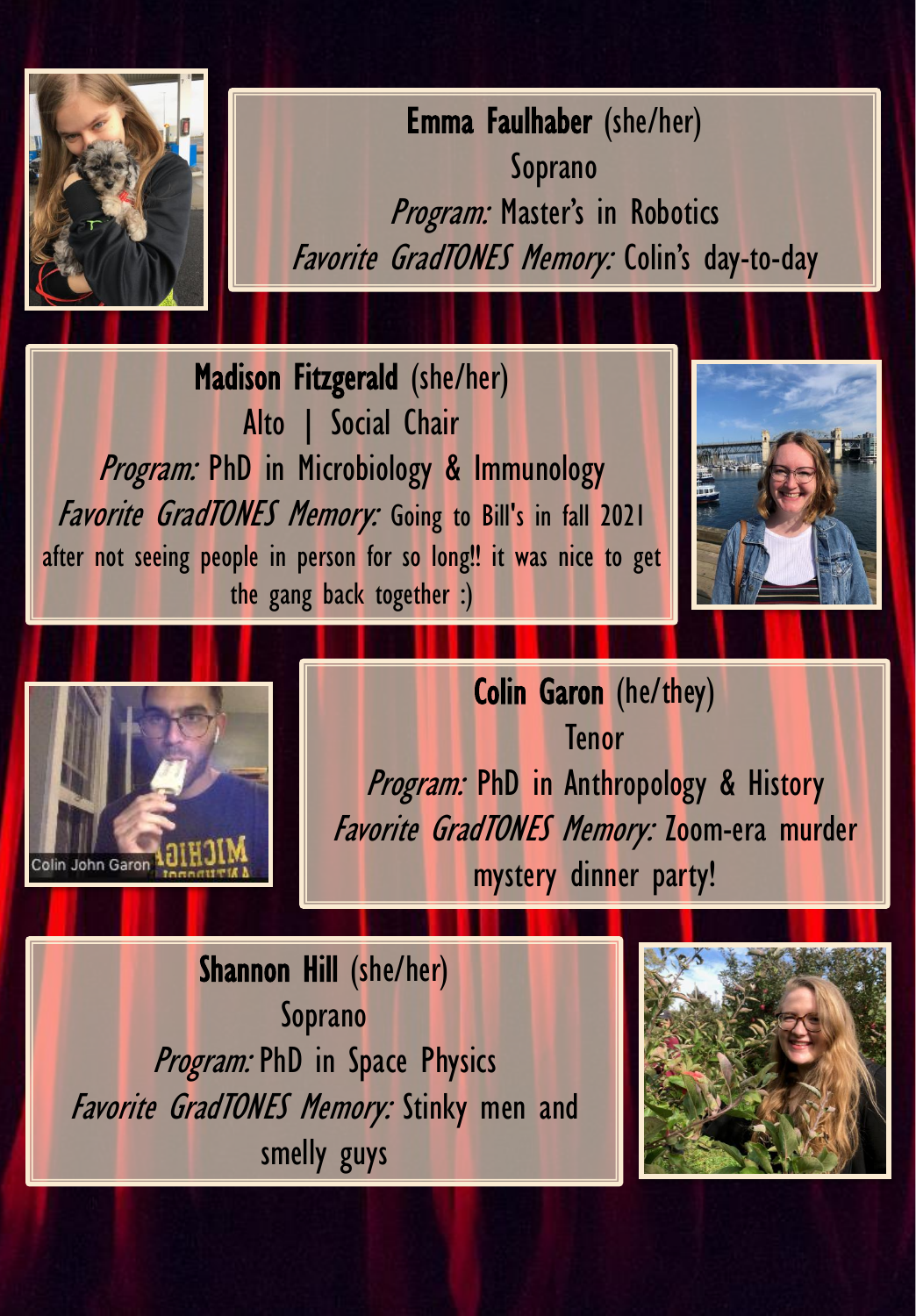

Steven Jean (he/him) Vocal Percussion Program: Ross Master's in Management Favorite GradTONES Memory: 3040 squad!!

Sasha Kryuchkov (he/him) Baritone/Bass Program: Master's in Aerospace Engineering **Favorite GradTONES Memory: Every elevator ride** 





Jamie Lee (she/her) Alto/Mezzo | Treasurer/Secretary Program: Master's in Information Favorite GradTONES Memory: The stages of meiosis: duplication, reduction, division, envision, realize, MANIFEST.

Sarah Probst (she/her) Alto | PR Director Program: PhD in Psychology Favorite GradTONES Memory: Getting the returning members back together post-COVID! It felt like a homecoming.





Torben Purz (he/him) Baritone/Bass Program: PhD in Physics Favorite GradTONES Memory: The memories made with the amazing people (Looking at you, Detroit concert goers)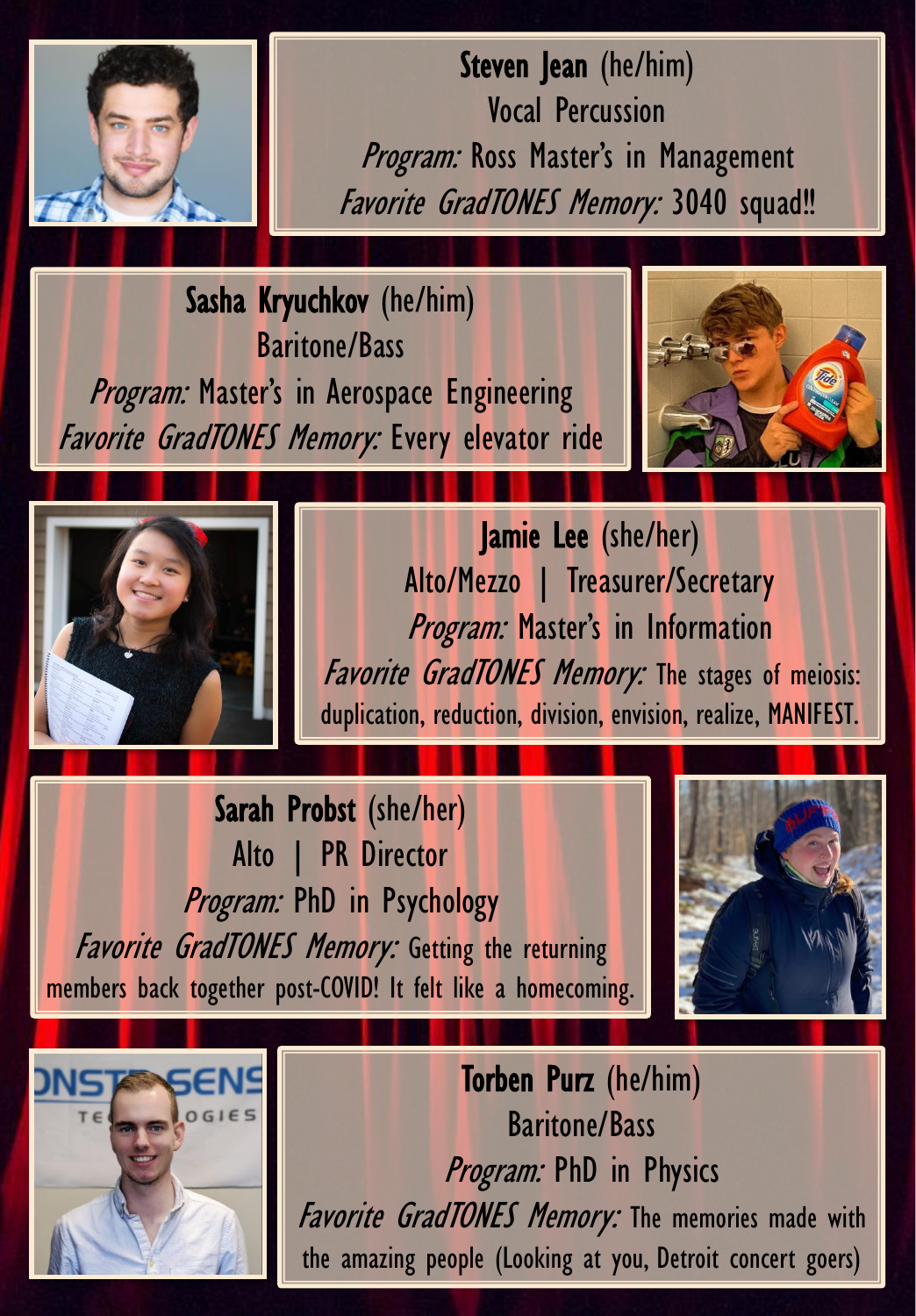Xin Sun (he/him) Tenor Program: PhD in Microbiology & Immunology Favorite GradTONES Memory: Every time we sing together





Tori Valvo (she/her) Alto/Mezzo | President Program: PhD in Cancer Biology Favorite GradTONES Memory: When Steven improv beatboxed my undergraduate thesis presentation

Jonathan Wang (he/him) Bass | Co-Music Director Program: PhD in Physics Favorite GradTONES Memory: GradTONES Murder **Mystery** 





Zhen Zhong (he/him) Tenor Program: Master's in Computer Science & Engineering Favorite GradTONES Memory: The PowerPoint Karaoke